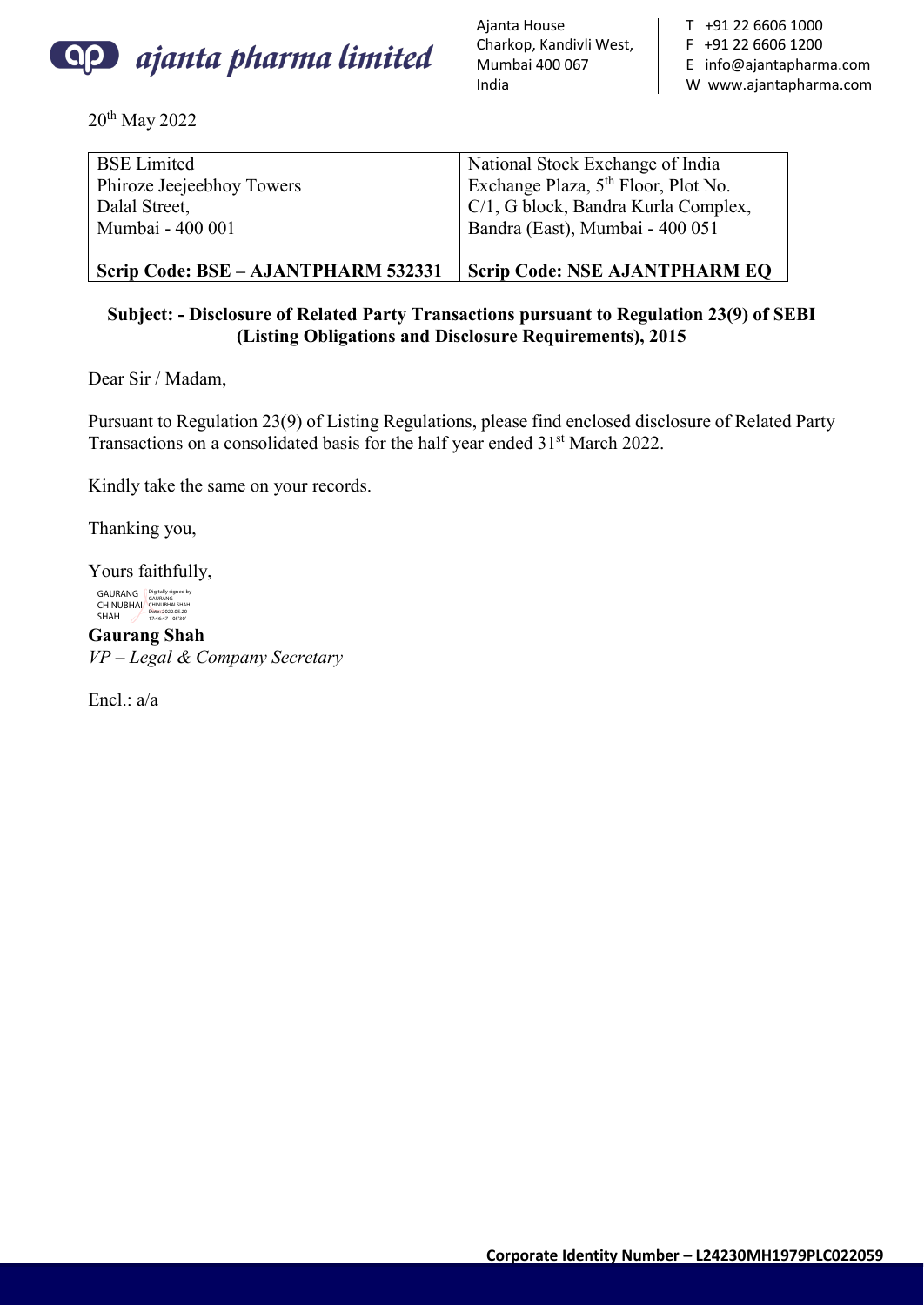$\blacksquare$ 

|                         |                                                                                      |     |                                                           |     |                                                                                 |                                                                      |                                                                                       |                                                                   |                                                                                             |                           |                                                                                                                    |                                            | Additional disclosure of related party transactions - applicable only in case the related party transaction<br>relates to loans, inter-corporate deposits, advances or investments made or given by the listed<br>entity/subsidiary. These details need to be disclosed only once, during the reporting period when such<br>transaction was undertaken. |                                                                            |                                   |   |                                      |                                                                                                      |  |  |  |  |  |  |
|-------------------------|--------------------------------------------------------------------------------------|-----|-----------------------------------------------------------|-----|---------------------------------------------------------------------------------|----------------------------------------------------------------------|---------------------------------------------------------------------------------------|-------------------------------------------------------------------|---------------------------------------------------------------------------------------------|---------------------------|--------------------------------------------------------------------------------------------------------------------|--------------------------------------------|---------------------------------------------------------------------------------------------------------------------------------------------------------------------------------------------------------------------------------------------------------------------------------------------------------------------------------------------------------|----------------------------------------------------------------------------|-----------------------------------|---|--------------------------------------|------------------------------------------------------------------------------------------------------|--|--|--|--|--|--|
| S. No.                  | Details of the party (listed entity<br>/subsidiary) entering into the<br>transaction |     | Details of the counterparty                               |     |                                                                                 | Type of related party<br>transaction (see Note 5 of<br>the Circular) | Value of the<br>related party<br>transaction as<br>approved by the<br>audit committee | Value of<br>transaction<br>during the<br>reporting<br>period (see | In case monies are due to<br>either party as a result of<br>the transaction (see Note<br>1) |                           | In case any financial indebtedness is<br>incurred to make or give loans, inter-<br>corporate deposits, advances or | investments                                |                                                                                                                                                                                                                                                                                                                                                         | Details of the loans, inter-corporate deposits, advances or<br>investments |                                   |   |                                      |                                                                                                      |  |  |  |  |  |  |
|                         | Name                                                                                 | PAN | Name                                                      | PAN | Relationship of the<br>counterparty with the listed<br>entity or its subsidiary |                                                                      | (see Note 6a of<br>the Circular)                                                      | Note 6b)                                                          | Opening<br><b>Balance</b>                                                                   | Closing<br><b>Balance</b> | Nature of<br>ndebtedness (loan/<br>issuance of debt/<br>any other etc.)                                            | Cost (see<br>Note 7 of<br>the<br>Circular) | <b>Tenure</b>                                                                                                                                                                                                                                                                                                                                           | Nature (loan/<br>advance/ inter-<br>corporate<br>deposit/<br>investment    | Inter Tenur<br>est<br>Rate<br>(%) | e | <b>Secure</b><br>d/<br>unsecu<br>red | Purpose for which the<br>funds will be utilised by<br>the ultimate recipient<br>of funds (end-usage) |  |  |  |  |  |  |
| 1                       | Ajanta Pharma Limited                                                                |     | Aayush M. Agrawal                                         |     | Promoter                                                                        | Dividend paid                                                        | $\sim$                                                                                | 0.02                                                              | $\sim$                                                                                      | $\sim$                    |                                                                                                                    |                                            |                                                                                                                                                                                                                                                                                                                                                         |                                                                            |                                   |   |                                      |                                                                                                      |  |  |  |  |  |  |
| $\overline{2}$          | Ajanta Pharma Limited                                                                |     | Aayush M. Agrawal, trustee Aayush<br>Agrawal Trust        |     | Promoter                                                                        | Dividend paid                                                        |                                                                                       | 11.80                                                             |                                                                                             | $\sim$                    |                                                                                                                    |                                            |                                                                                                                                                                                                                                                                                                                                                         |                                                                            |                                   |   |                                      |                                                                                                      |  |  |  |  |  |  |
| $\overline{\mathbf{3}}$ | Ajanta Pharma Limited                                                                |     | Aayush M. Agrawal, Trustee Aayush<br><b>Agrawal Trust</b> |     | Promoter                                                                        | <b>Buyback of Equity Shares</b>                                      | $\sim$                                                                                | 41.21                                                             | $\sim$                                                                                      | $\sim$                    |                                                                                                                    |                                            |                                                                                                                                                                                                                                                                                                                                                         |                                                                            |                                   |   |                                      |                                                                                                      |  |  |  |  |  |  |
| $\overline{4}$          | Ajanta Pharma Limited                                                                |     | Ajanta Foundation                                         |     | Company is able to exercise<br>significant control over this<br>entity          | Corporate Social<br>Responsibility expense                           | 0.15                                                                                  | 0.15                                                              | $\sim$                                                                                      | $\sim$                    |                                                                                                                    |                                            |                                                                                                                                                                                                                                                                                                                                                         |                                                                            |                                   |   |                                      |                                                                                                      |  |  |  |  |  |  |
|                         | 4 Ajanta Pharma Limited                                                              |     | M/s. AI Packaging                                         |     | Relative of Chairman                                                            | Purchase of Goods                                                    | 7.55                                                                                  | 4.04                                                              | $\sim$                                                                                      | $\sim$                    |                                                                                                                    |                                            |                                                                                                                                                                                                                                                                                                                                                         |                                                                            |                                   |   |                                      |                                                                                                      |  |  |  |  |  |  |
|                         | 5 Ajanta Pharma Limited                                                              |     | M/s. AI Packaging                                         |     | Relative of Chairman                                                            | Trade Payables                                                       | $\sim$                                                                                |                                                                   | 0.56                                                                                        | 0.95                      |                                                                                                                    |                                            |                                                                                                                                                                                                                                                                                                                                                         |                                                                            |                                   |   |                                      |                                                                                                      |  |  |  |  |  |  |
|                         | 6 Ajanta Pharma Limited                                                              |     | Ajanta Pharma (Mauritius) Ltd                             |     | Subsidiary                                                                      | Sale of Goods                                                        |                                                                                       | 20.18                                                             |                                                                                             |                           |                                                                                                                    |                                            |                                                                                                                                                                                                                                                                                                                                                         |                                                                            |                                   |   |                                      |                                                                                                      |  |  |  |  |  |  |
| $\overline{7}$          | Ajanta Pharma Limited                                                                |     | Ajanta Pharma (Mauritius) Ltd                             |     | Subsidiary                                                                      | Purchase of Capital Goods                                            |                                                                                       | 0.17                                                              |                                                                                             |                           |                                                                                                                    |                                            |                                                                                                                                                                                                                                                                                                                                                         |                                                                            |                                   |   |                                      |                                                                                                      |  |  |  |  |  |  |
|                         | 8 Ajanta Pharma Limited                                                              |     | Ajanta Pharma (Mauritius) Ltd                             |     | Subsidiary                                                                      | Trade Receivables                                                    | $\sim$                                                                                |                                                                   | 42.07                                                                                       | 42.30                     |                                                                                                                    |                                            |                                                                                                                                                                                                                                                                                                                                                         |                                                                            |                                   |   |                                      |                                                                                                      |  |  |  |  |  |  |
| 9                       | Ajanta Pharma Limited                                                                |     | Ajanta Pharma (Mauritius) Ltd                             |     | Subsidiary                                                                      | Trade Payables                                                       | $\sim$                                                                                |                                                                   |                                                                                             | 0.17                      |                                                                                                                    |                                            |                                                                                                                                                                                                                                                                                                                                                         |                                                                            |                                   |   |                                      |                                                                                                      |  |  |  |  |  |  |
|                         | 10 Ajanta Pharma Limited                                                             |     | Ajanta Pharma (Mauritius) Ltd                             |     | Subsidiary                                                                      | nvestment in equity                                                  |                                                                                       |                                                                   | 9.44                                                                                        | 9.44                      |                                                                                                                    |                                            |                                                                                                                                                                                                                                                                                                                                                         |                                                                            |                                   |   |                                      |                                                                                                      |  |  |  |  |  |  |
|                         | 11 Ajanta Pharma Limited                                                             |     | Ajanta Pharma Limited Group Gratuity<br>Trust             |     | Company is able to exercise<br>significant control over this<br>entity          | Contribution to<br>post employment benefit<br>plans                  |                                                                                       | 0.37                                                              |                                                                                             |                           |                                                                                                                    |                                            |                                                                                                                                                                                                                                                                                                                                                         |                                                                            |                                   |   |                                      |                                                                                                      |  |  |  |  |  |  |
|                         | 12 Ajanta Pharma Limited                                                             |     | Ajanta Pharma Nigeria Ltd                                 |     | Subsidiary                                                                      | Reimbursement of<br>expenses                                         |                                                                                       | 0.25                                                              |                                                                                             | $\sim$                    |                                                                                                                    |                                            |                                                                                                                                                                                                                                                                                                                                                         |                                                                            |                                   |   |                                      |                                                                                                      |  |  |  |  |  |  |
|                         | 13 Ajanta Pharma Limited                                                             |     | Ajanta Pharma Nigeria Ltd                                 |     | Subsidiary                                                                      | Advance given                                                        | $\sim$                                                                                |                                                                   | $\sim$                                                                                      | 0.07                      |                                                                                                                    |                                            |                                                                                                                                                                                                                                                                                                                                                         |                                                                            |                                   |   |                                      |                                                                                                      |  |  |  |  |  |  |
|                         | 14 Ajanta Pharma Limited                                                             |     | Ajanta Pharma Philippines Inc.                            |     | Subsidiary                                                                      | Sale of Goods                                                        | $\sim$                                                                                | 98.60                                                             | $\sim$                                                                                      | $\sim$                    |                                                                                                                    |                                            |                                                                                                                                                                                                                                                                                                                                                         |                                                                            |                                   |   |                                      |                                                                                                      |  |  |  |  |  |  |
|                         | 15 Ajanta Pharma Limited                                                             |     | Ajanta Pharma Philippines Inc.                            |     | Subsidiary                                                                      | Trade Receivables                                                    | $\sim$                                                                                |                                                                   | 6.46                                                                                        | 41.75                     |                                                                                                                    |                                            |                                                                                                                                                                                                                                                                                                                                                         |                                                                            |                                   |   |                                      |                                                                                                      |  |  |  |  |  |  |
|                         | 16 Ajanta Pharma Limited                                                             |     | Ajanta Pharma Philippines Inc.                            |     | Subsidiary                                                                      | Investment in equity                                                 | $\sim$                                                                                |                                                                   | 1.38                                                                                        | 1.38                      |                                                                                                                    |                                            |                                                                                                                                                                                                                                                                                                                                                         |                                                                            |                                   |   |                                      |                                                                                                      |  |  |  |  |  |  |
| 17                      | Ajanta Pharma Limited                                                                |     | Ajanta Pharma USA Inc.                                    |     | Subsidiary                                                                      | Sale of Goods                                                        | $\sim$                                                                                | 242.42                                                            |                                                                                             | $\sim$                    |                                                                                                                    |                                            |                                                                                                                                                                                                                                                                                                                                                         |                                                                            |                                   |   |                                      |                                                                                                      |  |  |  |  |  |  |
|                         | 18 Ajanta Pharma Limited                                                             |     | Aianta Pharma USA Inc                                     |     | Subsidiary                                                                      | Other income                                                         | $\sim$                                                                                | 0.56                                                              | $\sim$                                                                                      | $\sim$                    |                                                                                                                    |                                            |                                                                                                                                                                                                                                                                                                                                                         |                                                                            |                                   |   |                                      |                                                                                                      |  |  |  |  |  |  |
|                         | 19 Ajanta Pharma Limited                                                             |     | Ajanta Pharma USA Inc.                                    |     | Subsidiary                                                                      | Trade Receivables                                                    | $\sim$                                                                                |                                                                   | 561.43                                                                                      | 661.68                    |                                                                                                                    |                                            |                                                                                                                                                                                                                                                                                                                                                         |                                                                            |                                   |   |                                      |                                                                                                      |  |  |  |  |  |  |
|                         | 20 Ajanta Pharma Limited                                                             |     | Ajanta Pharma USA Inc.                                    |     | Subsidiary                                                                      | Other receivables                                                    | $\sim$                                                                                |                                                                   | 0.96                                                                                        | 0.44                      |                                                                                                                    |                                            |                                                                                                                                                                                                                                                                                                                                                         |                                                                            |                                   |   |                                      |                                                                                                      |  |  |  |  |  |  |
|                         | 21 Ajanta Pharma Limited                                                             |     | Ajanta Pharma USA Inc.                                    |     | Subsidiary                                                                      | Investment in equity                                                 | $\sim$<br>$\sim$                                                                      |                                                                   | 7.07<br>74.23                                                                               | 7.07<br>$\sim$            |                                                                                                                    |                                            |                                                                                                                                                                                                                                                                                                                                                         |                                                                            |                                   |   |                                      |                                                                                                      |  |  |  |  |  |  |
| 22                      | Ajanta Pharma Limited<br>23 Ajanta Pharma Limited                                    |     | Ajanta Pharma USA Inc.<br>Arvind Agrawal                  |     | Subsidiary<br>Chief Financial Officer & KMP                                     | Corporate Guarantee<br>Short Term Employee                           | $\sim$                                                                                | 0.74                                                              |                                                                                             | $\sim$                    |                                                                                                                    |                                            |                                                                                                                                                                                                                                                                                                                                                         |                                                                            |                                   |   |                                      |                                                                                                      |  |  |  |  |  |  |
|                         | 24 Ajanta Pharma Limited                                                             |     | <b>Arvind Agrawal</b>                                     |     | Chief Financial Officer & KMP                                                   | benefits<br>Post-employment benefits                                 | $\sim$                                                                                | 0.00                                                              | $\sim$                                                                                      | $\sim$                    |                                                                                                                    |                                            |                                                                                                                                                                                                                                                                                                                                                         |                                                                            |                                   |   |                                      |                                                                                                      |  |  |  |  |  |  |

Rs in Crore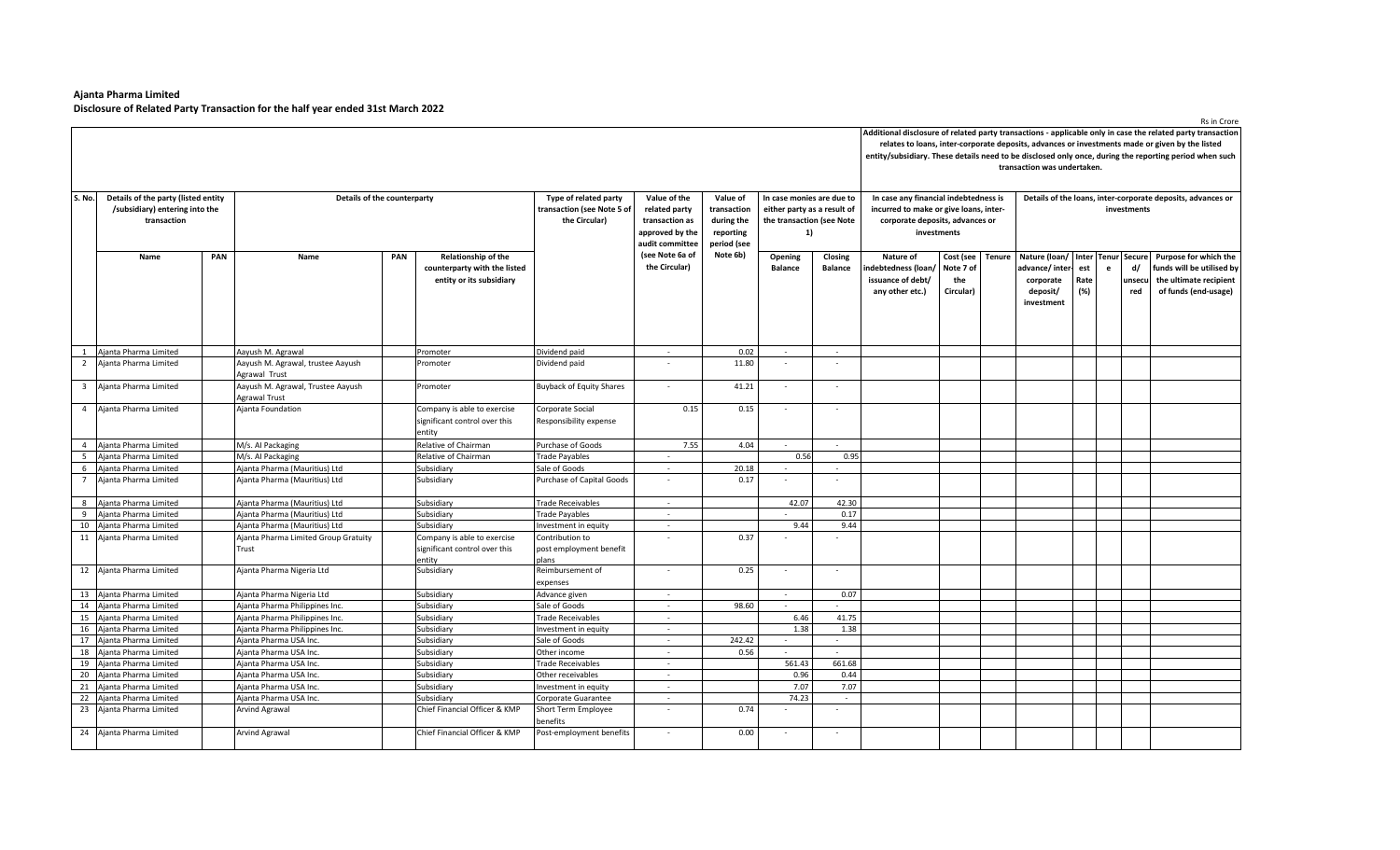$\blacksquare$ 

|        |                                                                                                                     |     |                                                                                                   |     |                                                                                 |                                                                      |                                                                                       |                                                                   |                                                                                             |                           |                                                                                                                    |                                            |        | transaction was undertaken.                                                |                                   |   |                               | Additional disclosure of related party transactions - applicable only in case the related party transaction<br>relates to loans, inter-corporate deposits, advances or investments made or given by the listed<br>entity/subsidiary. These details need to be disclosed only once, during the reporting period when such |  |  |
|--------|---------------------------------------------------------------------------------------------------------------------|-----|---------------------------------------------------------------------------------------------------|-----|---------------------------------------------------------------------------------|----------------------------------------------------------------------|---------------------------------------------------------------------------------------|-------------------------------------------------------------------|---------------------------------------------------------------------------------------------|---------------------------|--------------------------------------------------------------------------------------------------------------------|--------------------------------------------|--------|----------------------------------------------------------------------------|-----------------------------------|---|-------------------------------|--------------------------------------------------------------------------------------------------------------------------------------------------------------------------------------------------------------------------------------------------------------------------------------------------------------------------|--|--|
| S. No. | Details of the party (listed entity<br>Details of the counterparty<br>/subsidiary) entering into the<br>transaction |     |                                                                                                   |     |                                                                                 | Type of related party<br>transaction (see Note 5 of<br>the Circular) | Value of the<br>related party<br>transaction as<br>approved by the<br>audit committee | Value of<br>transaction<br>during the<br>reporting<br>period (see | In case monies are due to<br>either party as a result of<br>the transaction (see Note<br>1) |                           | In case any financial indebtedness is<br>incurred to make or give loans, inter-<br>corporate deposits, advances or | investments                                |        | Details of the loans, inter-corporate deposits, advances or<br>investments |                                   |   |                               |                                                                                                                                                                                                                                                                                                                          |  |  |
|        | Name                                                                                                                | PAN | Name                                                                                              | PAN | Relationship of the<br>counterparty with the listed<br>entity or its subsidiary |                                                                      | (see Note 6a of<br>the Circular)                                                      | Note 6b)                                                          | Opening<br><b>Balance</b>                                                                   | Closing<br><b>Balance</b> | Nature of<br>ndebtedness (loan<br>issuance of debt/<br>any other etc.)                                             | Cost (see<br>Note 7 of<br>the<br>Circular) | Tenure | Nature (loan/<br>advance/inter-<br>corporate<br>deposit/<br>investment     | Inter Tenur<br>est<br>Rate<br>(%) | e | Secure<br>d/<br>unsecu<br>red | Purpose for which the<br>funds will be utilised by<br>the ultimate recipient<br>of funds (end-usage)                                                                                                                                                                                                                     |  |  |
|        | 25 Ajanta Pharma Limited                                                                                            |     | Arvind Agrawal                                                                                    |     | Chief Financial Officer & KMP                                                   | Dividend paid                                                        | $\sim$                                                                                | 0.02                                                              |                                                                                             | $\sim$                    |                                                                                                                    |                                            |        |                                                                            |                                   |   |                               |                                                                                                                                                                                                                                                                                                                          |  |  |
|        | 26 Ajanta Pharma Limited                                                                                            |     | Arvind Agrawal                                                                                    |     | Chief Financial Officer & KMP                                                   | <b>Buyback of Equity Shares</b>                                      | $\overline{\phantom{a}}$                                                              | 0.13                                                              |                                                                                             | $\sim$                    |                                                                                                                    |                                            |        |                                                                            |                                   |   |                               |                                                                                                                                                                                                                                                                                                                          |  |  |
|        | 27 Ajanta Pharma Limited                                                                                            |     | Chandrakant M. Khetan                                                                             |     | ndependent Director                                                             | Sitting fees paid                                                    | $\overline{a}$                                                                        | 0.03                                                              | $\sim$                                                                                      | $\sim$                    |                                                                                                                    |                                            |        |                                                                            |                                   |   |                               |                                                                                                                                                                                                                                                                                                                          |  |  |
|        | 28 Ajanta Pharma Limited                                                                                            |     | Chandrakant M. Khetan                                                                             |     | ndependent Director                                                             | <b>Commission to Directors</b>                                       |                                                                                       | 0.02                                                              |                                                                                             | $\sim$                    |                                                                                                                    |                                            |        |                                                                            |                                   |   |                               |                                                                                                                                                                                                                                                                                                                          |  |  |
|        | 29 Ajanta Pharma Limited                                                                                            |     | Chandrakant M. Khetan                                                                             |     | ndependent Director                                                             | Dividend paid                                                        | $\sim$                                                                                | 0.00                                                              | $\sim$                                                                                      | $\sim$                    |                                                                                                                    |                                            |        |                                                                            |                                   |   |                               |                                                                                                                                                                                                                                                                                                                          |  |  |
| 30     | Ajanta Pharma Limited                                                                                               |     | Chandrakant M. Khetan                                                                             |     | ndependent Director                                                             | Commission payable                                                   | $\sim$                                                                                |                                                                   | 0.02                                                                                        | 0.04                      |                                                                                                                    |                                            |        |                                                                            |                                   |   |                               |                                                                                                                                                                                                                                                                                                                          |  |  |
|        | 31 Ajanta Pharma Limited                                                                                            |     | Dr. Anjana Grewal                                                                                 |     | ndependent Director                                                             | Sitting fees paid                                                    | $\sim$                                                                                | 0.02                                                              |                                                                                             |                           |                                                                                                                    |                                            |        |                                                                            |                                   |   |                               |                                                                                                                                                                                                                                                                                                                          |  |  |
|        | 32 Ajanta Pharma Limited                                                                                            |     | Dr. Anjana Grewal                                                                                 |     | ndependent Director                                                             | <b>Commission to Directors</b>                                       | $\sim$                                                                                | 0.01                                                              |                                                                                             | $\sim$                    |                                                                                                                    |                                            |        |                                                                            |                                   |   |                               |                                                                                                                                                                                                                                                                                                                          |  |  |
|        | 33 Ajanta Pharma Limited                                                                                            |     | Dr. Anjana Grewal                                                                                 |     | Independent Director                                                            | Commission payable                                                   | $\sim$                                                                                |                                                                   | 0.01                                                                                        | 0.02                      |                                                                                                                    |                                            |        |                                                                            |                                   |   |                               |                                                                                                                                                                                                                                                                                                                          |  |  |
|        | 34 Ajanta Pharma Limited                                                                                            |     | Gabs Investments Pvt Ltd                                                                          |     | Promoter                                                                        | Dividend paid                                                        | $\sim$                                                                                | 7.97                                                              | $\sim$                                                                                      | $\sim$                    |                                                                                                                    |                                            |        |                                                                            |                                   |   |                               |                                                                                                                                                                                                                                                                                                                          |  |  |
|        | 35 Ajanta Pharma Limited                                                                                            |     | Ganga Exports being represented by<br>Yogesh Agrawal, Rajesh Agrawal & Ravi<br>Agrawal            |     | Promoter                                                                        | Dividend paid                                                        |                                                                                       | 2.23                                                              |                                                                                             | $\sim$                    |                                                                                                                    |                                            |        |                                                                            |                                   |   |                               |                                                                                                                                                                                                                                                                                                                          |  |  |
|        | 36 Ajanta Pharma Limited                                                                                            |     | Ganga Exports being represented by<br>Yogesh M. Agrawal, Rajesh M. Agrawal<br>and Ravi P. Agrawal |     | Promoter                                                                        | <b>Buyback of Equity Shares</b>                                      |                                                                                       | 11.34                                                             |                                                                                             | $\sim$                    |                                                                                                                    |                                            |        |                                                                            |                                   |   |                               |                                                                                                                                                                                                                                                                                                                          |  |  |
| 37     | Ajanta Pharma Limited                                                                                               |     | Gaurang Shah                                                                                      |     | Company Secretary & KMP                                                         | Short Term Employee<br>benefits                                      | $\sim$                                                                                | 0.38                                                              |                                                                                             | $\sim$                    |                                                                                                                    |                                            |        |                                                                            |                                   |   |                               |                                                                                                                                                                                                                                                                                                                          |  |  |
| 38     | Ajanta Pharma Limited                                                                                               |     | Gaurang Shah                                                                                      |     | Company Secretary & KMP                                                         | Post-employment benefits                                             | $\sim$                                                                                | 0.00                                                              | $\sim$                                                                                      | $\sim$                    |                                                                                                                    |                                            |        |                                                                            |                                   |   |                               |                                                                                                                                                                                                                                                                                                                          |  |  |
| 39     | Ajanta Pharma Limited                                                                                               |     | Gaurang Shah                                                                                      |     | Company Secretary & KMP                                                         | Dividend paid                                                        | $\sim$                                                                                | 0.00                                                              | $\sim$                                                                                      | $\sim$                    |                                                                                                                    |                                            |        |                                                                            |                                   |   |                               |                                                                                                                                                                                                                                                                                                                          |  |  |
|        | 40 Ajanta Pharma Limited                                                                                            |     | Gaurang Shah                                                                                      |     | Company Secretary & KMP                                                         | <b>Buyback of Equity Shares</b>                                      | $\sim$                                                                                | 0.00                                                              |                                                                                             | $\sim$                    |                                                                                                                    |                                            |        |                                                                            |                                   |   |                               |                                                                                                                                                                                                                                                                                                                          |  |  |
|        | 41 Ajanta Pharma Limited                                                                                            |     | K. H. Viswanathan                                                                                 |     | ndependent Director                                                             | Sitting fees paid                                                    | $\sim$                                                                                | 0.04                                                              | $\sim$                                                                                      | $\sim$                    |                                                                                                                    |                                            |        |                                                                            |                                   |   |                               |                                                                                                                                                                                                                                                                                                                          |  |  |
|        | 42 Ajanta Pharma Limited                                                                                            |     | K. H. Viswanathan                                                                                 |     | ndependent Director                                                             | <b>Commission to Directors</b>                                       |                                                                                       | 0.01                                                              |                                                                                             | $\sim$                    |                                                                                                                    |                                            |        |                                                                            |                                   |   |                               |                                                                                                                                                                                                                                                                                                                          |  |  |
| 43     | Ajanta Pharma Limited                                                                                               |     | K. H. Viswanathan                                                                                 |     | ndependent Director                                                             | Commission payable                                                   | $\overline{a}$                                                                        |                                                                   | 0.01                                                                                        | 0.02                      |                                                                                                                    |                                            |        |                                                                            |                                   |   |                               |                                                                                                                                                                                                                                                                                                                          |  |  |
|        | 44 Ajanta Pharma Limited                                                                                            |     | Madhusudan B. Agrawal                                                                             |     | Executive Vice-Chairman                                                         | Short Term Employee<br>benefits                                      |                                                                                       | 1.71                                                              |                                                                                             |                           |                                                                                                                    |                                            |        |                                                                            |                                   |   |                               |                                                                                                                                                                                                                                                                                                                          |  |  |

Rs in Crore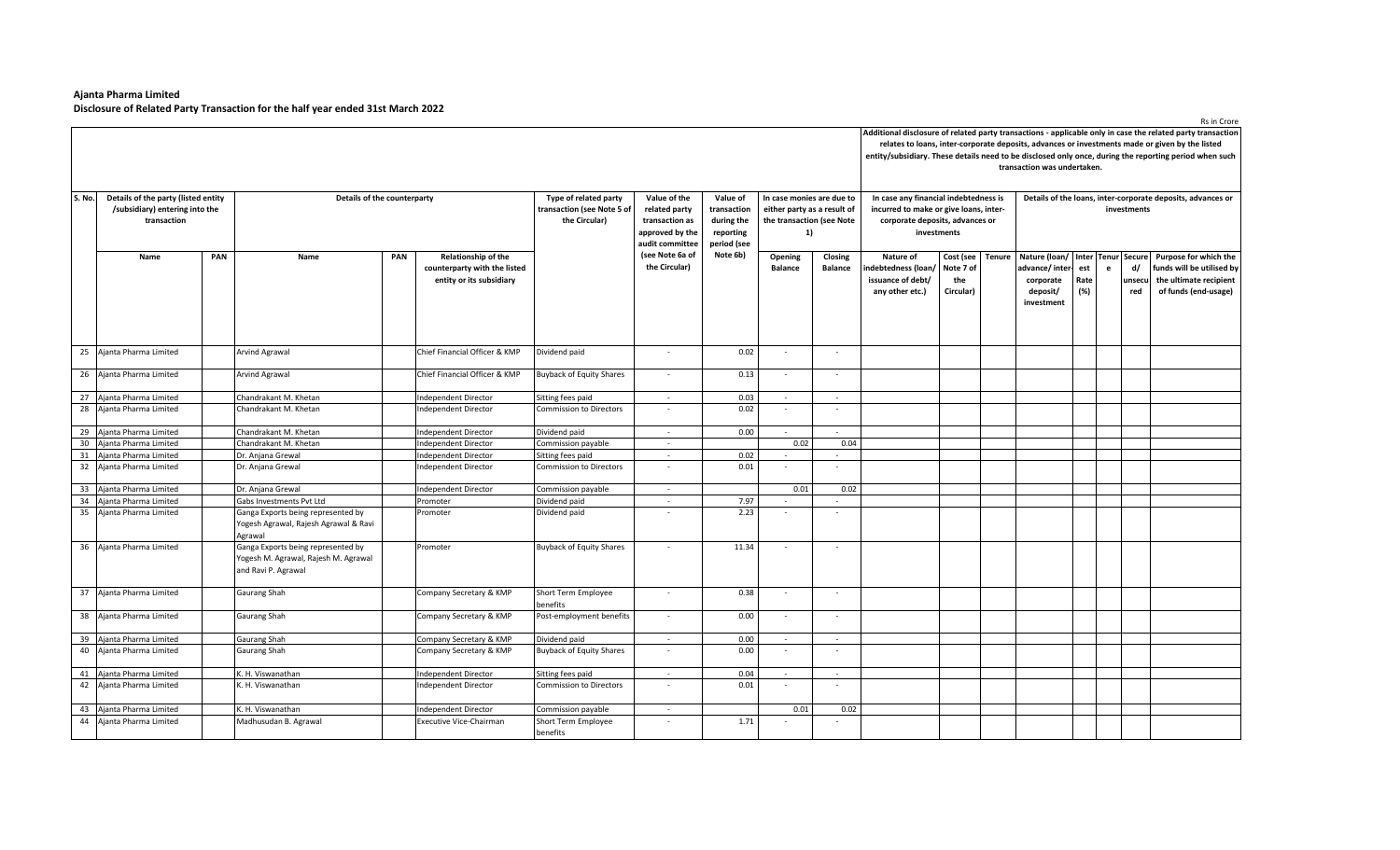$\overline{a}$ 

|        |                                     |     |                                                |     |                                   |                                 |                                    |                          |                             |                |                                        |           |               | transaction was undertaken. |             |   |               | Additional disclosure of related party transactions - applicable only in case the related party transaction<br>relates to loans, inter-corporate deposits, advances or investments made or given by the listed<br>entity/subsidiary. These details need to be disclosed only once, during the reporting period when such |  |
|--------|-------------------------------------|-----|------------------------------------------------|-----|-----------------------------------|---------------------------------|------------------------------------|--------------------------|-----------------------------|----------------|----------------------------------------|-----------|---------------|-----------------------------|-------------|---|---------------|--------------------------------------------------------------------------------------------------------------------------------------------------------------------------------------------------------------------------------------------------------------------------------------------------------------------------|--|
| S. No. | Details of the party (listed entity |     | Details of the counterparty                    |     |                                   | Type of related party           | Value of the                       | Value of                 | In case monies are due to   |                | In case any financial indebtedness is  |           |               |                             |             |   |               | Details of the loans, inter-corporate deposits, advances or                                                                                                                                                                                                                                                              |  |
|        | /subsidiary) entering into the      |     |                                                |     |                                   | transaction (see Note 5 of      | related party                      | transaction              | either party as a result of |                | incurred to make or give loans, inter- |           | investments   |                             |             |   |               |                                                                                                                                                                                                                                                                                                                          |  |
|        | transaction                         |     |                                                |     |                                   | the Circular)                   | transaction as                     | during the               | the transaction (see Note   |                | corporate deposits, advances or        |           |               |                             |             |   |               |                                                                                                                                                                                                                                                                                                                          |  |
|        |                                     |     |                                                |     |                                   |                                 | approved by the<br>audit committee | reporting<br>period (see | 1)                          |                | investments                            |           |               |                             |             |   |               |                                                                                                                                                                                                                                                                                                                          |  |
|        | Name                                | PAN | Name                                           | PAN | <b>Relationship of the</b>        |                                 | (see Note 6a of                    | Note 6b)                 | Opening                     | Closing        | Nature of                              | Cost (see | <b>Tenure</b> | Nature (loan/               | Inter Tenur |   | <b>Secure</b> | Purpose for which the                                                                                                                                                                                                                                                                                                    |  |
|        |                                     |     |                                                |     | counterparty with the listed      |                                 | the Circular)                      |                          | <b>Balance</b>              | <b>Balance</b> | indebtedness (loan,                    | Note 7 of |               | advance/inter-              | est         | e | d/            | funds will be utilised by                                                                                                                                                                                                                                                                                                |  |
|        |                                     |     |                                                |     | entity or its subsidiary          |                                 |                                    |                          |                             |                | issuance of debt/                      | the       |               | corporate                   | Rate        |   | unsecu        | the ultimate recipient                                                                                                                                                                                                                                                                                                   |  |
|        |                                     |     |                                                |     |                                   |                                 |                                    |                          |                             |                | any other etc.)                        | Circular) |               | deposit/                    | (%)         |   | red           | of funds (end-usage)                                                                                                                                                                                                                                                                                                     |  |
|        |                                     |     |                                                |     |                                   |                                 |                                    |                          |                             |                |                                        |           |               | investment                  |             |   |               |                                                                                                                                                                                                                                                                                                                          |  |
|        |                                     |     |                                                |     |                                   |                                 |                                    |                          |                             |                |                                        |           |               |                             |             |   |               |                                                                                                                                                                                                                                                                                                                          |  |
|        | 45 Ajanta Pharma Limited            |     | Madhusudan B. Agrawal                          |     | Executive Vice-Chairman           | Post-employment benefits        | $\sim$                             | 0.03                     | $\sim$                      | $\sim$         |                                        |           |               |                             |             |   |               |                                                                                                                                                                                                                                                                                                                          |  |
|        | 46 Ajanta Pharma Limited            |     | Mamta and Madhusudan Agrawal                   |     | Promoter group is able to         | Corporate Social                | 0.19                               | 0.19                     |                             |                |                                        |           |               |                             |             |   |               |                                                                                                                                                                                                                                                                                                                          |  |
|        |                                     |     | <b>Memorial Foundation</b>                     |     | exercise significant control over | Responsibility expense          |                                    |                          |                             |                |                                        |           |               |                             |             |   |               |                                                                                                                                                                                                                                                                                                                          |  |
|        |                                     |     |                                                |     | this entity                       |                                 |                                    |                          |                             |                |                                        |           |               |                             |             |   |               |                                                                                                                                                                                                                                                                                                                          |  |
|        | 47 Ajanta Pharma Limited            |     | Manisha Yogesh Agrawal Foundation              |     | Promoter group is able to         | Donation expense                | 0.15                               | 0.15                     |                             | $\sim$         |                                        |           |               |                             |             |   |               |                                                                                                                                                                                                                                                                                                                          |  |
|        |                                     |     |                                                |     | exercise significant control over |                                 |                                    |                          |                             |                |                                        |           |               |                             |             |   |               |                                                                                                                                                                                                                                                                                                                          |  |
|        |                                     |     |                                                |     | this entity                       |                                 |                                    |                          |                             |                |                                        |           |               |                             |             |   |               |                                                                                                                                                                                                                                                                                                                          |  |
|        | 48 Ajanta Pharma Limited            |     | Mannalal B. Agrawal                            |     | Non Executive Director -          | Sitting fees paid               | $\sim$                             | 0.04                     | $\sim$                      | $\sim$         |                                        |           |               |                             |             |   |               |                                                                                                                                                                                                                                                                                                                          |  |
|        |                                     |     |                                                |     | Chairman                          |                                 |                                    |                          |                             |                |                                        |           |               |                             |             |   |               |                                                                                                                                                                                                                                                                                                                          |  |
|        | 49 Ajanta Pharma Limited            |     | Prabhakar Dalal                                |     | ndependent Director               | Sitting fees paid               | $\sim$                             | 0.03                     | $\sim$                      | $\sim$         |                                        |           |               |                             |             |   |               |                                                                                                                                                                                                                                                                                                                          |  |
| 50     | Aianta Pharma Limited               |     | Prabhakar Dalal                                |     | ndependent Director               | <b>Commission to Directors</b>  | $\sim$                             | 0.01                     |                             | $\sim$         |                                        |           |               |                             |             |   |               |                                                                                                                                                                                                                                                                                                                          |  |
|        | 51 Ajanta Pharma Limited            |     | Prabhakar Dalal                                |     | ndependent Director               | Commission payable              | $\sim$                             |                          | 0.01                        | 0.02           |                                        |           |               |                             |             |   |               |                                                                                                                                                                                                                                                                                                                          |  |
|        | 52 Ajanta Pharma Limited            |     | Rajesh M. Agrawal                              |     | oint Managing Director & KMP      | Short Term Employee             |                                    | 5.53                     |                             |                |                                        |           |               |                             |             |   |               |                                                                                                                                                                                                                                                                                                                          |  |
|        |                                     |     |                                                |     |                                   | benefits                        |                                    |                          |                             |                |                                        |           |               |                             |             |   |               |                                                                                                                                                                                                                                                                                                                          |  |
|        | 53 Ajanta Pharma Limited            |     | Rajesh M. Agrawal                              |     | Joint Managing Director & KMP     | Post-employment benefits        | $\sim$                             | 0.03                     | $\sim$                      | $\sim$         |                                        |           |               |                             |             |   |               |                                                                                                                                                                                                                                                                                                                          |  |
|        | 54 Ajanta Pharma Limited            |     | Rajesh M. Agrawal                              |     | Joint Managing Director & KMP     | Commission to Directors         | $\sim$                             | 3.61                     | $\sim$                      | $\sim$         |                                        |           |               |                             |             |   |               |                                                                                                                                                                                                                                                                                                                          |  |
|        |                                     |     |                                                |     |                                   |                                 |                                    |                          |                             |                |                                        |           |               |                             |             |   |               |                                                                                                                                                                                                                                                                                                                          |  |
|        | 55 Ajanta Pharma Limited            |     | Rajesh M. Agrawal                              |     | Joint Managing Director & KMP     | Commission payable              | $\sim$                             |                          | 1.64                        | 5.25           |                                        |           |               |                             |             |   |               |                                                                                                                                                                                                                                                                                                                          |  |
|        |                                     |     |                                                |     |                                   |                                 |                                    |                          |                             |                |                                        |           |               |                             |             |   |               |                                                                                                                                                                                                                                                                                                                          |  |
|        | 56 Ajanta Pharma Limited            |     | Rajesh M. Agrawal, trustee Rajesh              |     | Promoter                          | Dividend paid                   | $\sim$                             | 11.91                    |                             | $\sim$         |                                        |           |               |                             |             |   |               |                                                                                                                                                                                                                                                                                                                          |  |
|        |                                     |     | Agrawal Trust                                  |     |                                   |                                 |                                    |                          |                             |                |                                        |           |               |                             |             |   |               |                                                                                                                                                                                                                                                                                                                          |  |
|        | 57 Ajanta Pharma Limited            |     | Rajesh M. Agrawal, Trustee Rajesh              |     | Promoter                          | <b>Buyback of Equity Shares</b> | $\sim$                             | 39.04                    |                             | $\sim$         |                                        |           |               |                             |             |   |               |                                                                                                                                                                                                                                                                                                                          |  |
|        | 58 Ajanta Pharma Limited            |     | Agrawal Trust<br>Ravi P. Agrawal               |     | Promoter                          | Dividend paid                   |                                    | 0.18                     | $\sim$                      | $\sim$         |                                        |           |               |                             |             |   |               |                                                                                                                                                                                                                                                                                                                          |  |
| 59     | Ajanta Pharma Limited               |     | Ravi P. Agrawal, trustee Ravi Agrawal          |     | Promoter                          | Dividend paid                   | $\sim$                             | 11.81                    | $\sim$                      | $\sim$         |                                        |           |               |                             |             |   |               |                                                                                                                                                                                                                                                                                                                          |  |
|        |                                     |     | Trust                                          |     |                                   |                                 |                                    |                          |                             |                |                                        |           |               |                             |             |   |               |                                                                                                                                                                                                                                                                                                                          |  |
|        | 60 Ajanta Pharma Limited            |     | Ravi P. Agrawal, Trustee Ravi Agrawal<br>Trust |     | Promoter                          | <b>Buyback of Equity Shares</b> |                                    | 40.01                    |                             |                |                                        |           |               |                             |             |   |               |                                                                                                                                                                                                                                                                                                                          |  |

Rs in Crore